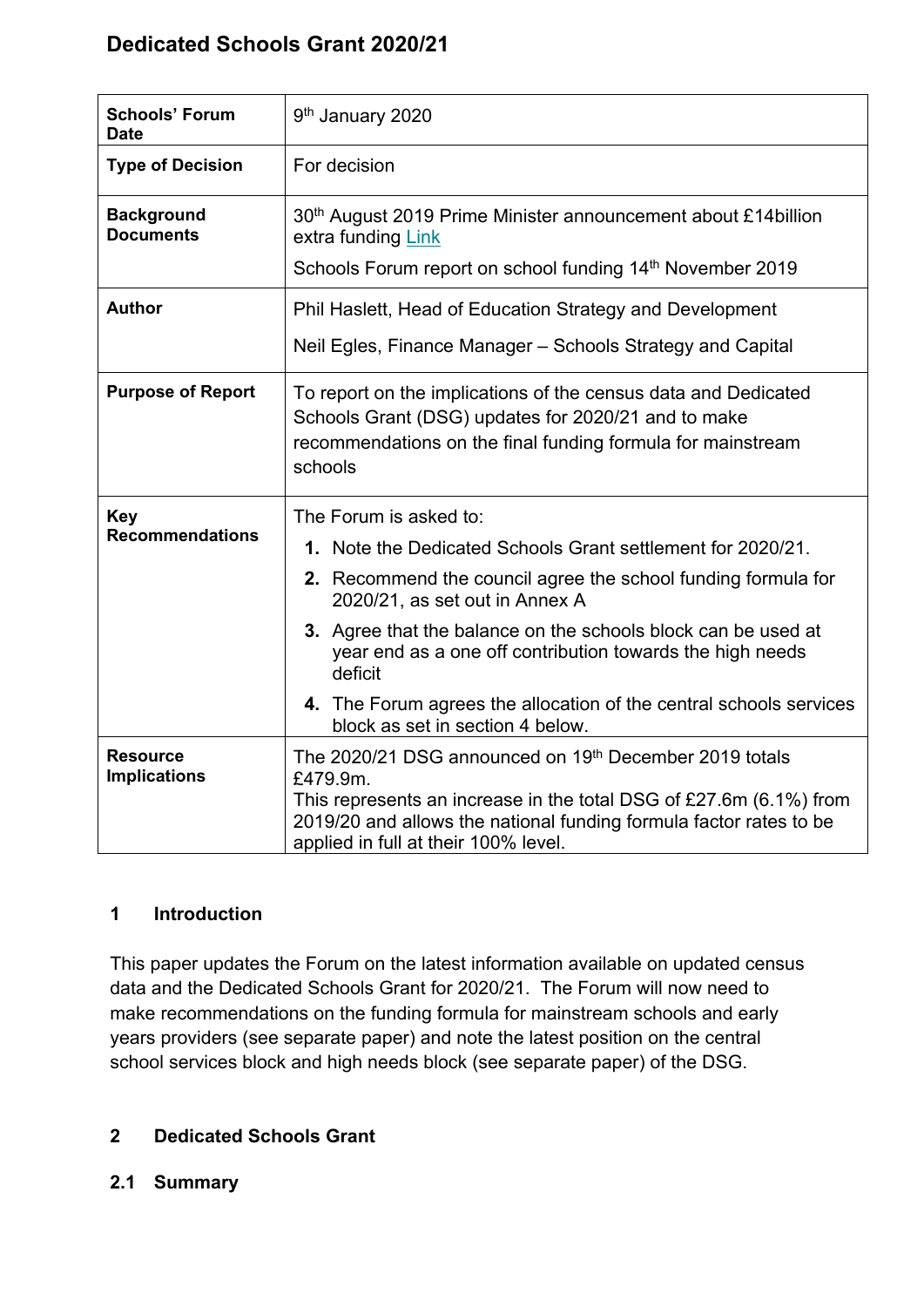The DfE announced the DSG for 2020/21 on the 19th December 2019.

| 2020/21 DSG Summary |                |                       |                   |                    |                  |  |  |
|---------------------|----------------|-----------------------|-------------------|--------------------|------------------|--|--|
|                     |                | <b>Central School</b> |                   |                    |                  |  |  |
|                     | <b>Schools</b> | <b>Services</b>       | <b>High Needs</b> | <b>Early Years</b> | <b>Total DSG</b> |  |  |
| 19/20               | £356.305m      | f2.559m               | £59.895m          | £33.559m           | £452.318m        |  |  |
| 20/21               | £376.745m      | £2.579m               | £66.429m          | £34.180m           | £479.933m        |  |  |
| Change              | £20.440m       | £0.020m               | £6.534m           | £0.621m            | £27.615m         |  |  |
|                     | 5.74%          | 0.78%                 | 10.91%            | 1.85%              | 6.11%            |  |  |

The 2020/21 position for Gloucestershire is:

This represents an increase in the total DSG of £27.6m (6.1%) from the current 2019/20 DSG.

## **2.3 Schools Block and Delegated Schools Formula**

The increase in the schools block can be broken down further as follows:

| <b>Schools Block Increase</b>      |        |
|------------------------------------|--------|
| Net increase in pupil numbers      | 3.369  |
| Increase in the funding unit rates | 16.654 |
| Increase in premises funding       | 0.033  |
| Increase in the growth allocation  | 0.384  |
| otal                               | 20.44  |

The net increase in pupil numbers is 630 (Primary 124 less; Secondary 754 more)

After taking into account the previously agreed growth fund of £1.5m, the funds remaining in the schools block settlement are enough to allow each formula factor rate and the minimum funding levels to be implemented 100% at the NFF level and for the MFG to be set at +1.84%.

This is in line with the factor rates that were reported at the indicative budget stage at the November Forum meeting, with the only change then being to use the updated census data numbers which produces the summary formula shown at Annex A.

This leaves a balance of £0.882m in the 2020/21 schools block and it is proposed that this balance is used at year end as a one off contribution towards the high needs deficit.

### **Recommendations**

- **1. The Forum notes the Dedicated Schools Grant settlement for 2020/21.**
- **2. The Forum recommend the council agree the school funding formula for 2020/21, as set out in Annex A.**
- **3. The Forum agrees that the balance on the schools block can be used at year end as a one off contribution towards the high needs deficit.**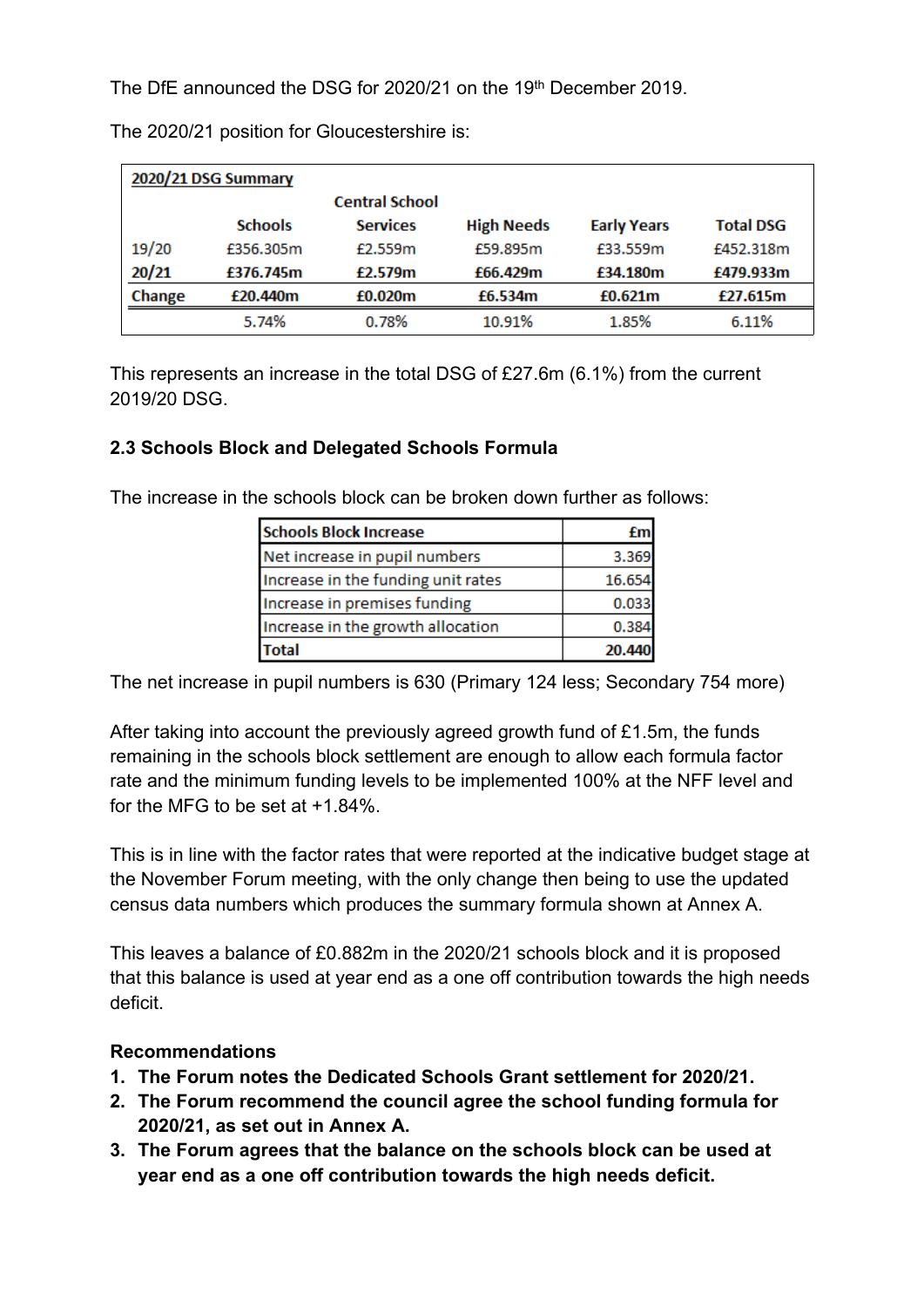## **3 Early Years**

Provisional hourly rates for two and three and four years olds were published on the 31 October 2019 with an 8 pence increase on both rates. It was reported at the November Forum that these provisional rates would provide additional funding of £0.605 million based on current numbers. These provisional rates have now been confirmed in the early years block for 2020/21 along with a £15,990 increase to the disability access fund, giving an overall increase to the early years block of £621,160. There will be further updates in summer 2020 and summer 2021 for the January pupil counts. The early years financial position and formula is set out in a separate paper.

### **4 Central School Services Block (CSSB)**

The CSSB includes funding for on-going responsibilities of Local Authorities for the statutory duties that they hold for both maintained schools and academies. It includes funding for Admissions, School Forum coordination, copyright licences and centrally retained duties. The allocation is based on a formula using pupil numbers (90%), free school meals (Ever 6, 10%) with an area cost adjustment applied. The indicative rate per pupil for 2020/21 is £31.94 and there has been an increase of £20,123 related to the net increase in pupil numbers.

These funds cover the following costs:-

| <b>Central School Services Block</b> | £M    |
|--------------------------------------|-------|
| Copyright licences                   | 0.493 |
| <b>Schools Forum</b>                 | 0.127 |
| <b>Admissions Coordination</b>       | 0.750 |
| <b>Centrally Retained Duties</b>     | 1.209 |
| <b>TOTAL</b>                         | 2.579 |

The cost of copyright licences reflects the 2020/21 charge, there is no change to Schools Forum and Admissions and the balance is adjusted against centrally retained duties.

#### **Recommendation 4**

**Forum agrees the allocation of the central school's services block as set out above.**

### **5. High Needs**

The High Needs Block has been allocated an additional £6.534m, bringing the total funding for 2020/21 to £66.429m. Details of the 2019/20 High Needs forecast and the draft budget for 2020/21 are contained within the High Needs report.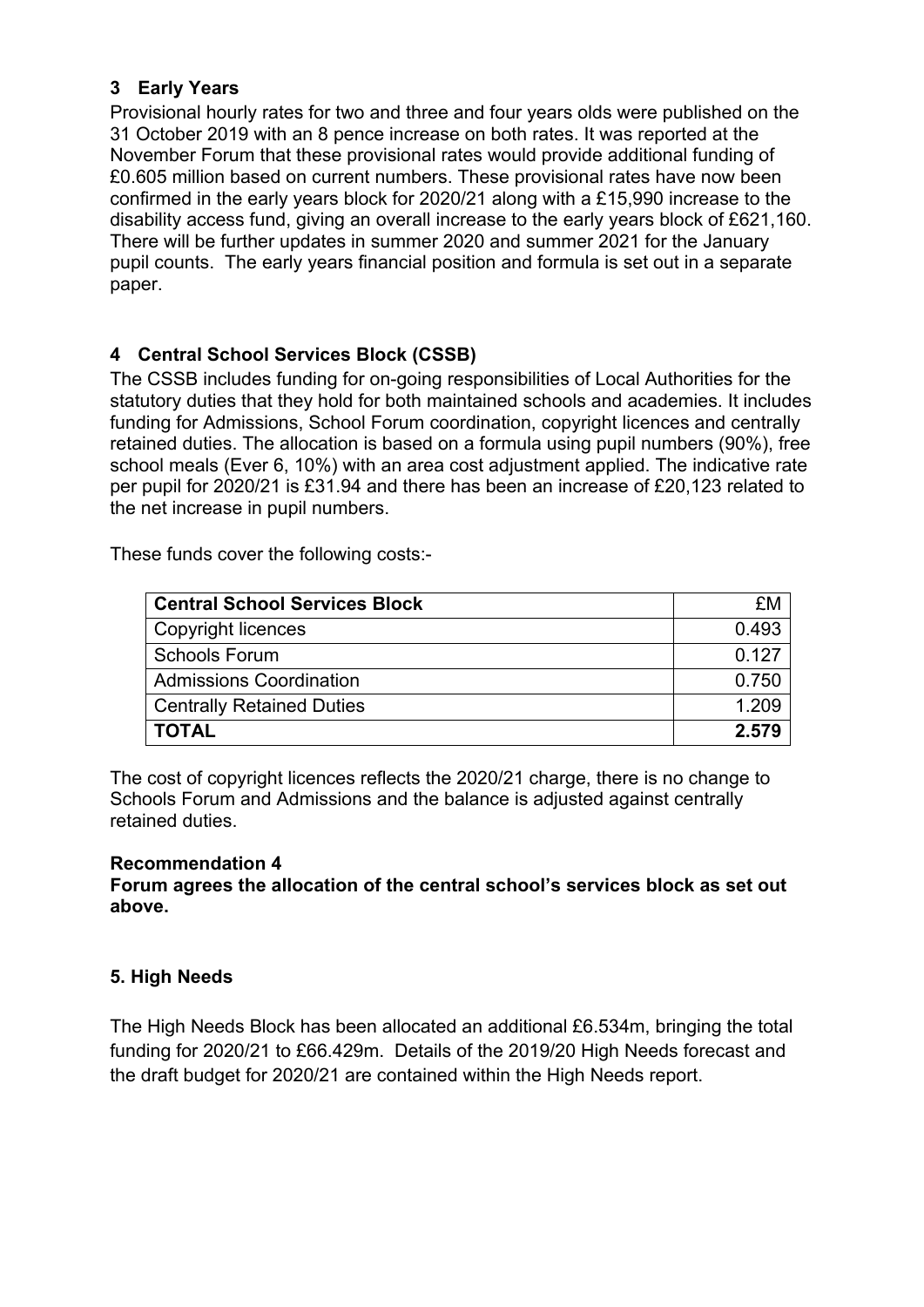| Schools and academies budget allocations before de-delegation                       |                                                           |           |               |                |              | $%$ of              |
|-------------------------------------------------------------------------------------|-----------------------------------------------------------|-----------|---------------|----------------|--------------|---------------------|
| <b>Pupil led Factors:</b>                                                           | <b>Units</b>                                              | Rate<br>£ | Primary<br>£  | Secondary<br>£ | Total        | delegated<br>budget |
| Basic Entitlement Primary (Age Weighted Pupil Unit)                                 | 47,535                                                    | £2,874.97 | 136,660,287   |                | 136,660,287  | 36.5%               |
| Basic Entitlement KS3 (Age Weighted Pupil Unit)                                     | 20,711                                                    | £4,043.27 |               | 83,740,232     | 83,740,232   | 22.4%               |
| Basic Entitlement KS4 (Age Weighted Pupil Unit)                                     | 12,668                                                    | £4,589.69 |               | 58, 142, 176   | 58, 142, 176 | 15.5%               |
| Total AWPU (October 2019 pupils)                                                    | 80,914                                                    |           | 136,660,287   | 141,882,408    | 278,542,695  | 74.4%               |
| Deprivation Primary (FSM ever 6)                                                    | 8,722                                                     | £563.52   | 4,915,126     |                |              |                     |
| Deprivation Secondary (FSM ever 6)                                                  | 6,097                                                     | £820.13   |               | 5,000,350      | 9,915,476    | 2.6%                |
| Deprivation Primary (FSM)                                                           | 6,192                                                     | £452.83   | 2,803,825     |                |              |                     |
| Deprivation Secondary (FSM)                                                         | 3,660                                                     | £452.83   |               | 1,657,360      | 4,461,184    | 1.2%                |
| <b>IDACI F Primary</b>                                                              | 4,169                                                     | £211.32   | 881,042       |                |              |                     |
|                                                                                     | 2,618                                                     | £301.89   |               | 790,203        | 1,671,245    | 0.4%                |
| <b>IDACI F Secondary</b>                                                            |                                                           | £251.57   | 941,860       |                |              |                     |
| <b>IDACI E Primary</b>                                                              | 3,744                                                     |           |               |                | 1,892,647    | 0.5%                |
| <b>IDACI E Secondary</b>                                                            | 2,333                                                     | £407.55   |               | 950,787        |              |                     |
| <b>IDACI D Primary</b>                                                              | 1,893                                                     | £377.36   | 714,239       |                | 1,264,439    | 0.3%                |
| <b>IDACI D Secondary</b>                                                            | 1,022                                                     | £538.37   |               | 550,200        |              |                     |
| <b>IDACI C Primary</b>                                                              | 1,869                                                     | £407.55   | 761,764       |                | 1,408,442    | 0.4%                |
| <b>IDACI C Secondary</b>                                                            | 1,108                                                     | £583.65   |               | 646,678        |              |                     |
| <b>IDACI B Primary</b>                                                              | 2,291                                                     | £437.74   | 1,002,960     |                | 1,822,239    | 0.5%                |
| <b>IDACI B Secondary</b>                                                            | 1,303                                                     | £628.93   |               | 819,279        |              |                     |
| <b>IDACI A Primary</b>                                                              | 316                                                       | £603.77   | 190,493       |                | 357,088      | 0.1%                |
| <b>IDACI A Secondary</b>                                                            | 197                                                       | £845.28   |               | 166,596        |              |                     |
| Prior Attainment (Y1-6 Early Years Foundation Stage Profile)                        | 15,540                                                    | £1,071.70 | 16,654,253    |                |              |                     |
| Prior Attainment (Y7 - Y11 LPA)                                                     | 6,459                                                     | £1,620.13 |               | 10,464,236     | 27, 118, 489 | 7.2%                |
| English as Additional Language (3 year EAL)                                         | 2,398                                                     | £538.37   | 1,291,092     |                | 1,785,957    |                     |
| English as Additional Language (3 year EAL)                                         | 342                                                       | £1,449.06 |               | 494,865        |              | 0.5%                |
| Mobility Primary                                                                    | 417                                                       | £880.50   | 366,847       |                |              |                     |
| Mobility Secondary                                                                  | 30                                                        | £1,257.86 |               | 37,384         | 404,231      | 0.1%                |
| <b>Total Pupil Led delegations</b>                                                  |                                                           |           | 167, 183, 788 | 163,460,344    | 330,644,132  | 88.3%               |
|                                                                                     |                                                           |           |               |                |              |                     |
| <b>School Leds Factors:</b>                                                         |                                                           | £         | £             | £              |              |                     |
| Lump Sum                                                                            | 246                                                       | £115,120  | 28,319,416    |                | 32,924,199   | 8.8%                |
| Lump Sum                                                                            | 40                                                        | £115,120  |               | 4,604,783      |              | 0.0%                |
| Sparsity                                                                            | 30                                                        | £26,164   | 606,792       |                | 785,584      | 0.2%                |
| Sparsity                                                                            | $\vert$                                                   | £68,025   |               | 178,793        |              | 0.0%                |
| <b>Total Other Formula factors</b>                                                  |                                                           |           | 28,926,207    | 4,783,576      | 33,709,783   | 9.0%                |
| Premises:                                                                           |                                                           |           | £             | £              |              |                     |
| <b>Split Sites</b>                                                                  |                                                           |           | 162,685       |                | 162,685      | 0.0%                |
|                                                                                     | 3 schools @ £45,507.81 + £60.70 / pupil                   |           |               |                |              |                     |
| Rates                                                                               | Currently based on 20/21 estimates +<br>19/20 adjustments |           | 2,491,868     | 1,184,895      | 3,676,763    | 1.0%                |
| <b>Exceptional Premises Factor - Rents</b><br>Based on 20/21 estimates              |                                                           |           | 136,783       | $\overline{0}$ | 136,783      | 0.0%                |
| <b>Total Premises</b>                                                               |                                                           |           | 2,791,336     | 1,184,895      | 3,976,231    | 1.1%                |
|                                                                                     |                                                           |           |               |                |              |                     |
| Total budget allocations before MFG, minimum pupil funding uplift and de-delegation |                                                           |           | 198,901,332   | 169,428,815    | 368,330,147  | 98.4%               |